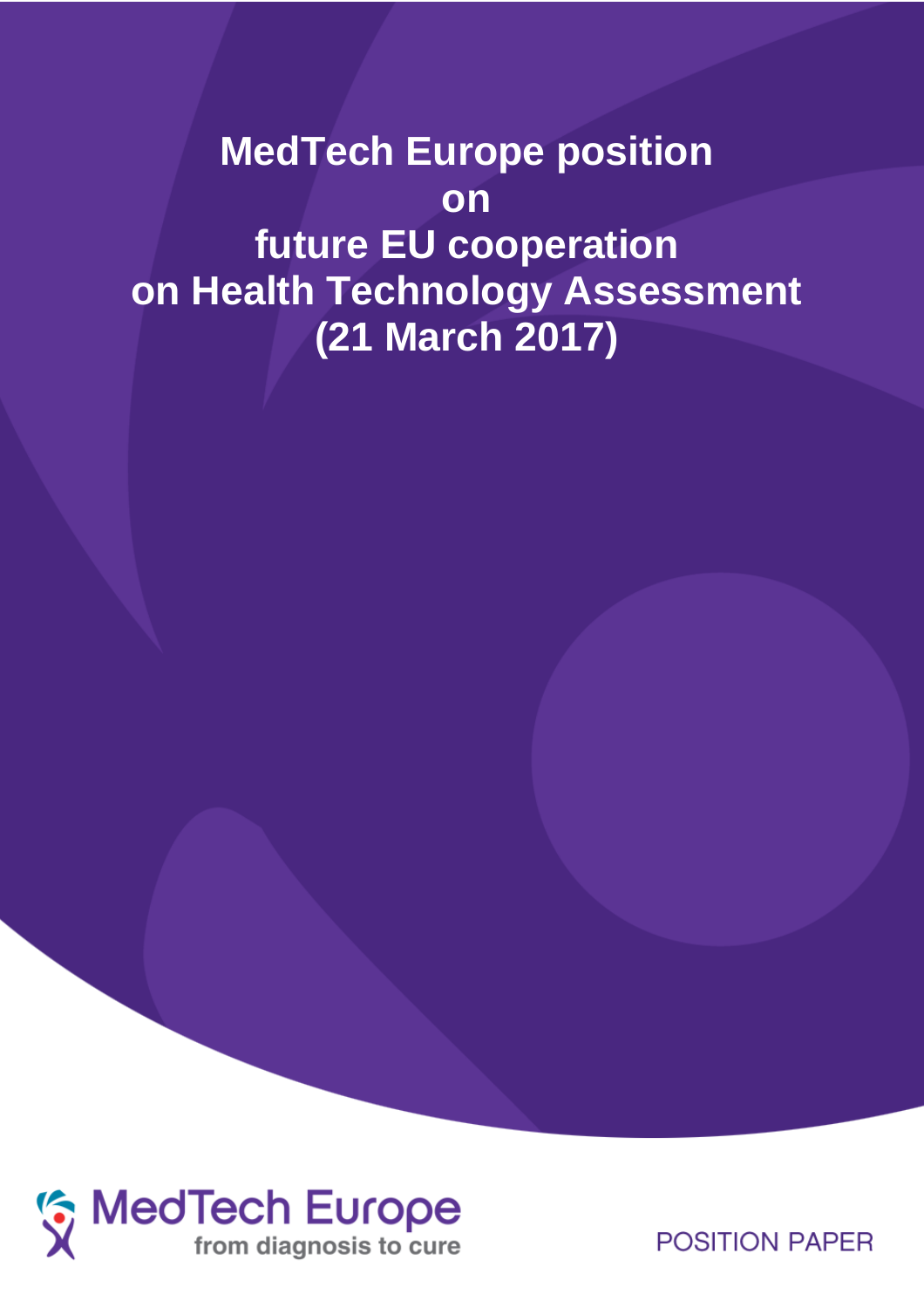

## **Table of Contents**

| The industry recommendations for: "Modern HTA cooperation in Europe for MedTech"6 |  |
|-----------------------------------------------------------------------------------|--|
|                                                                                   |  |
|                                                                                   |  |
|                                                                                   |  |
|                                                                                   |  |
|                                                                                   |  |
|                                                                                   |  |
| Detailed Proposals on the Governance of HTA cooperation for MedTech in Europe:    |  |
|                                                                                   |  |
|                                                                                   |  |
|                                                                                   |  |
|                                                                                   |  |
|                                                                                   |  |
|                                                                                   |  |
|                                                                                   |  |
|                                                                                   |  |
|                                                                                   |  |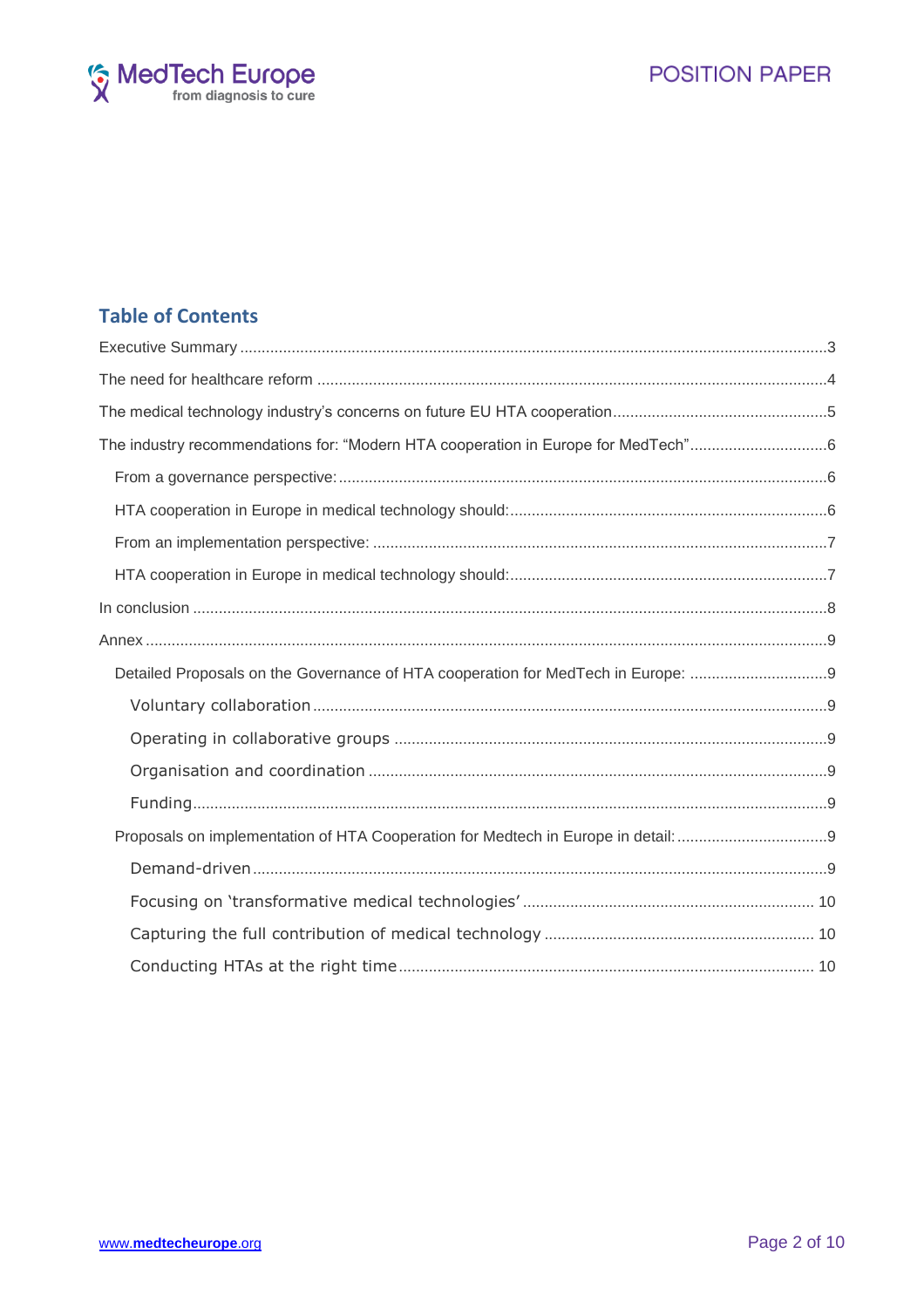

# **Executive Summary**

<span id="page-2-0"></span>The European Commission is conducting an impact assessment on ways to strengthen the use of and cooperation on Health Technology Assessments (HTAs) at European level. The aim is to explore their potential in keeping healthcare systems financially sustainable while ensuring timely access to innovation that benefits patients.

MedTech Europe, the European trade association representing the medical devices and *in vitro* diagnostics (IVD) manufacturers operating in Europe, fully supports the European Commission's intent. However, we urge the Commission to ensure that its ongoing analyses and future proposals examine and incorporate the specific conditions of the market access model for medical technologies. A dedicated cooperation on HTA for medical technology could then be one of many initiatives contributing to the Commission's objectives, including Europe's 'Better Regulation Agenda'. The proposal needs to recognise the clear differences between medical technologies and pharmaceuticals, as reflected in the specific CE marking regulations for the medical technology sector, which differ from pharmaceutical legislations.

For medical technology, any cooperation on HTA in Europe should be built on the following principles:

- The demand for assessments should come from national and regional decision-makers.
- Member States that share a common unmet need should collaborate on a voluntary, non-legislative basis.
- Avoid compromising the existing well-functioning, distinct market access model for medical technologies, which delivers timely access to innovation.
- Focus on those medical technologies that are truly transformative.
- Identify the optimal point in time for performing HTAs in order to capture the full value of the technology.

Overall, there needs to be a conceptual shift that makes HTA cooperation in medical technology a constructive component of a value-based market access model.

## **For these reasons, MedTech Europe proposes a modern 'fit-for-purpose' HTA cooperation in Europe, which is suitable for medical technology.**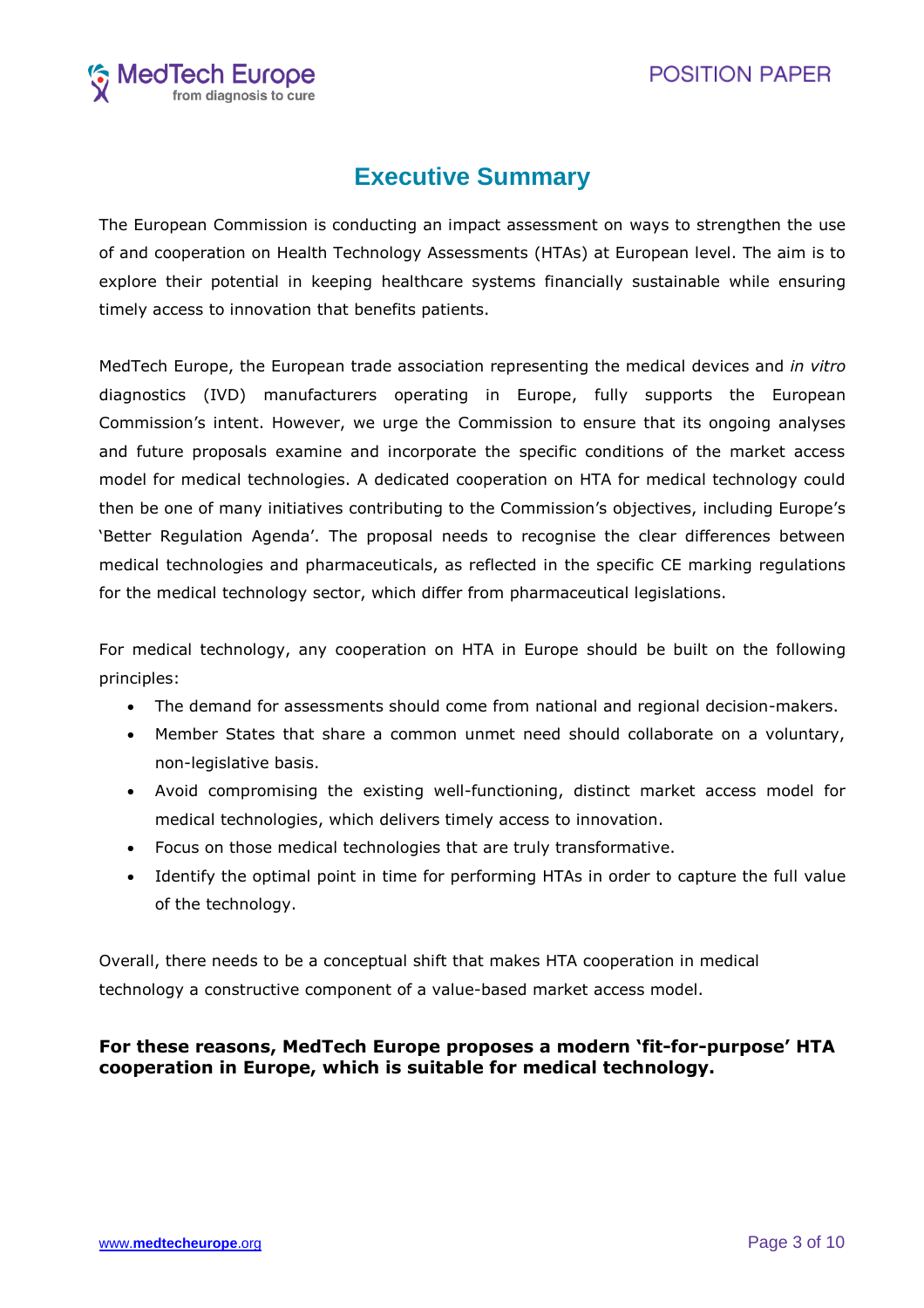

# **The need for healthcare reform**

<span id="page-3-0"></span>Europe is in a time of transition. Ageing populations lead to a rise in chronic conditions, which puts a strain on budgets. At the same time, citizens rightfully expect continuous access to high quality healthcare and beneficial innovations. Healthcare systems will have to respond to this mounting pressure. Key questions are how to eliminate inefficiencies in current healthcare delivery, how to drive outcomes that matter to patients, and how to obtain the best value for money.

Our medical technologies already play an important role in optimising treatments and thus the use of scarce healthcare resources. Beyond that, we want to contribute as an active and constructive partner in the public debate. We believe that a shift towards a value-based healthcare model is a key step in addressing the public needs.

The role that HTA can play in the needed healthcare reforms differs significantly between pharmaceuticals and medical technologies: while HTAs of innovative medicines typically inform decisions about pricing and reimbursement, the same is not true for medical technologies, where a strategic link between assessment and decision is missing in many Member States. Discounting this reality would lead to a flawed solution.

Whilst we support the intent of future EU cooperation on HTA, we urge the European Commission and Member States to take this reality into account.

Our industry recognises that there needs to be some way of defining and evaluating the value of innovation. However, this definition needs to embrace a holistic view of value whilst acknowledging the specificities of different sectors.

The following pages explain our concerns and put forward recommendations and solutions for future cooperation on HTA for medical technology in Europe.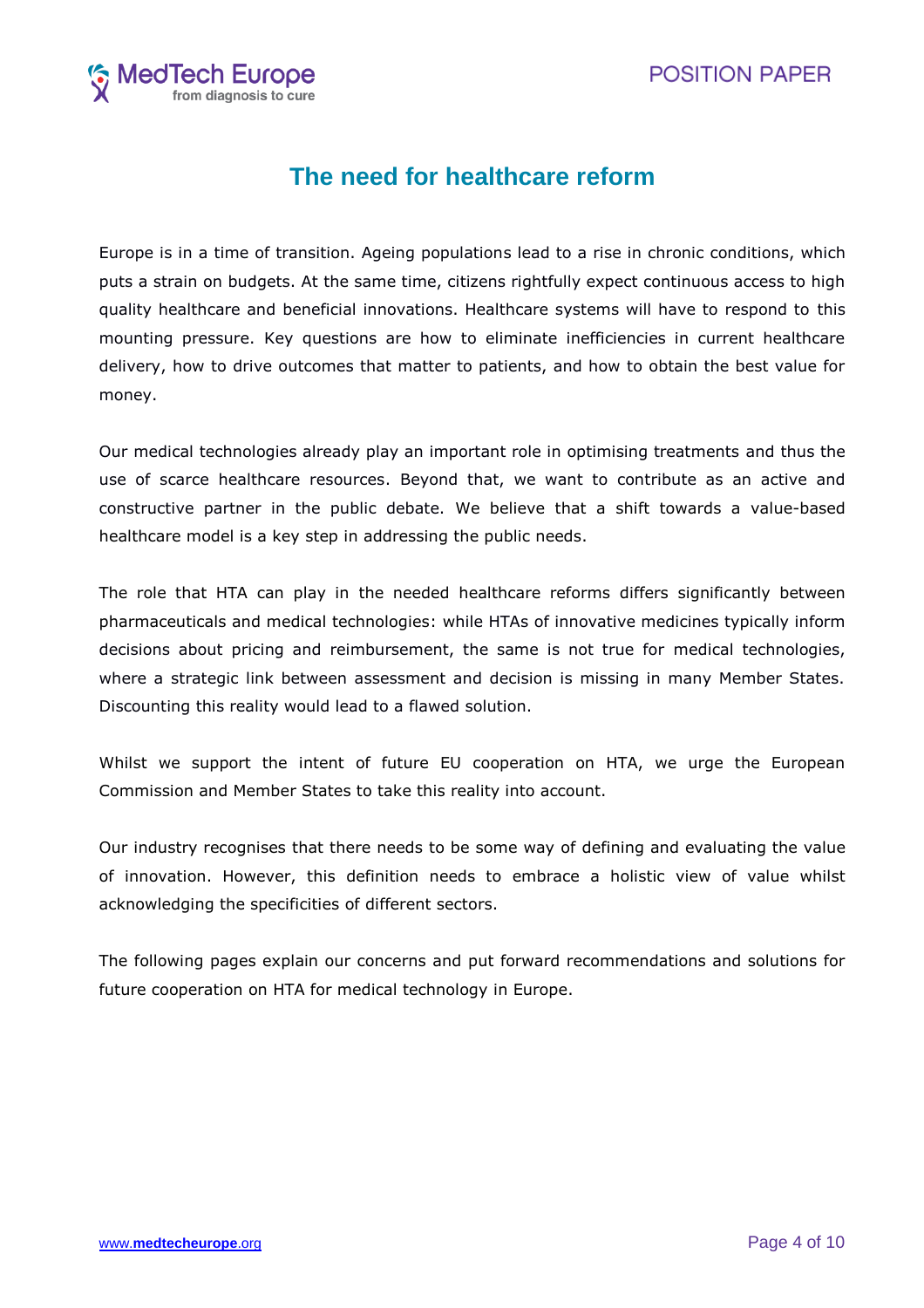

# **The medical technology industry's concerns on future EU HTA cooperation**

<span id="page-4-0"></span>The Commission aims to strengthen EU cooperation on HTA in a way that will efficiently and effectively contribute to the sustainability of healthcare systems, and simultaneously facilitate timely access of innovation to the benefit patients. MedTech Europe is worried that for medical technologies, the options outlined in the Commission's 'Inception Impact Assessment' would be detrimental to both of these goals as the current proposals use the pharmaceutical market access model as a basis - a model that cannot be applied to our industry.

In the pharmaceutical sector, the information generated in HTAs informs pricing and reimbursement decisions. In addition, the benefit of cooperation that are foreseen arise through preventing duplication of assessments at national level, potentially reducing costs and delays for all Member States.

However, the reality for medical technology is different and thus the above assumptions do not apply for HTAs on medical technology: In those few countries and limited cases (1% of technologies) where HTA is performed, it aims to inform Member State's specific, decentralised decisions at differing times and for differing purposes. The circumstances where all Member States will seek identical information to inform decisions on a medical technology at the same time are not the reality, based upon the analysis of the last three years. This means a low probability of realising the predicted efficiency gains.

On the contrary, up to now HTA cooperation on medical technology has been challenging in terms of finding common ground between member state demands. Cooperation still needs to prove its value in genuinely improving access to innovation for patients or in effectively addressing sustainability.

Moreover, there is a risk of further unintended consequences, if the specificities of the market access model for medical technology is not taken into account:

- **Significant delays in access** to medical technology innovation valuable to patients and health systems. This would have a particularly negative impact on countries that already struggle with unsustainable healthcare systems.
- **Added bureaucracy and costs**, running counter to the Commission's principles of better regulation. Especially the sizeable SME proportion of the medical technology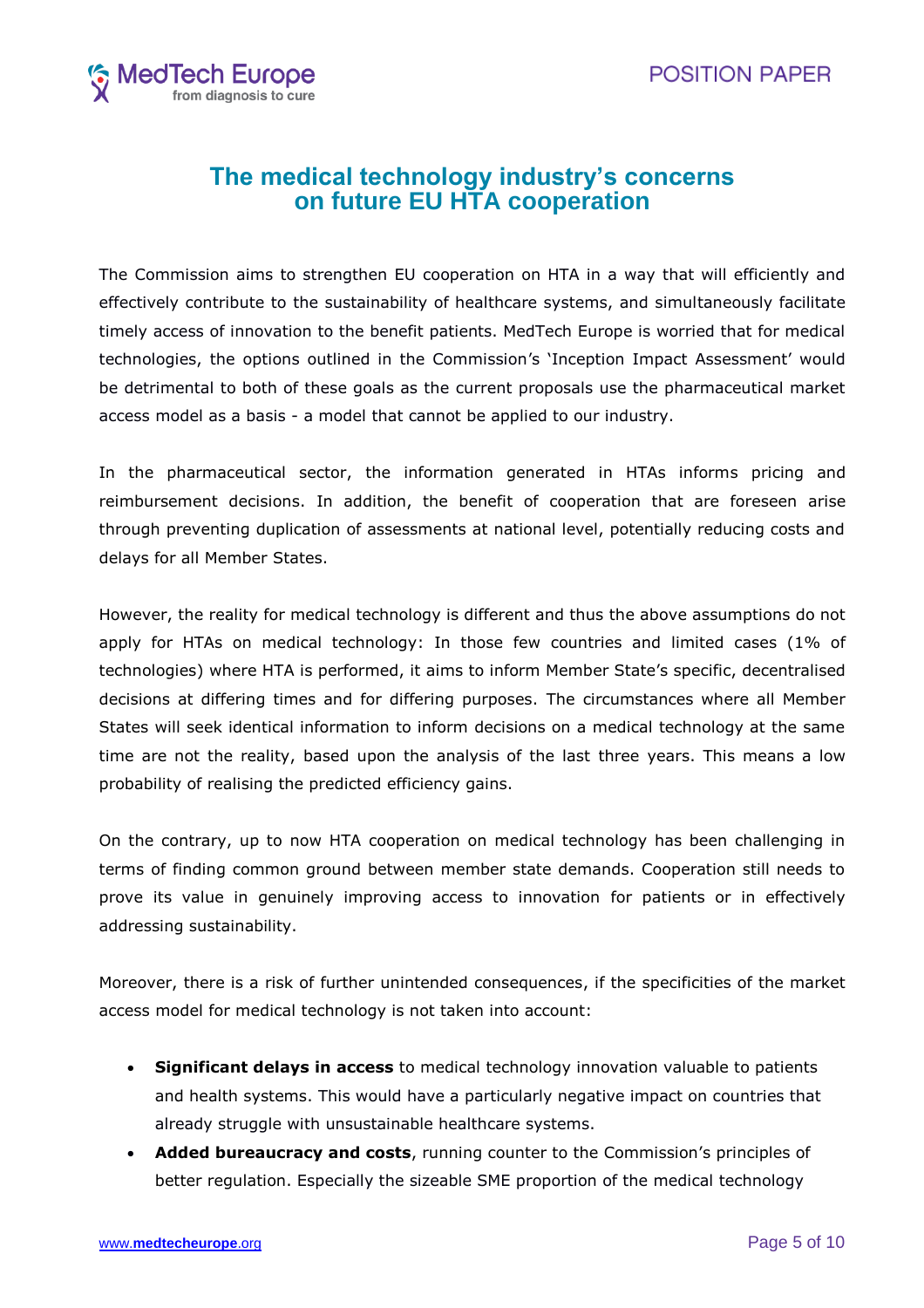

industry (around 95%) could be severely affected, with a risk of losing jobs and innovation potential in Europe.

 **Investment into medical technology and clinical research could shift out of Europe,** which would have a negative effect both on inward investment, and the development of technologies specific to European needs.

Moreover, using HTA inappropriately in access pathways may actually further **increase healthcare costs** by reducing **competitiveness.** It will thus lead to fewer choices available for personalised care and optimised care pathways.

There are other approaches and initiatives that may better serve the Commission and Member State objectives. One example is the value-based purchasing of medical technologies, in line with the EU Public Procurement Directive, which includes a comprehensive assessment of the value that medical technologies, services and solutions bring.

# <span id="page-5-0"></span>**The industry recommendations for: "Modern 'fit-for-purpose' HTA cooperation in Europe for MedTech"**

We call for the Commission, Member States, EU Institutions and stakeholders to ensure that the ongoing analyses and future proposals take into account the reality of the medical technology market access model. Any cooperation on HTA in Europe should recognise the clear differences between medical technology and pharmaceuticals in the same way as they do for regulatory approvals.

Any future proposal needs to recognise that the current market access model for medical technology is well-functioning and goes far beyond HTA. HTA is only performed in a limited number of countries for a limited amount of technologies (i.e. 1% of new technologies per year). For the vast majority, well established procurement systems at hospital, local, regional or national level determine the uptake and price. HTA cooperation should add value within this medtech reality.

For HTA cooperation to add value in this environment, **we recommend a fit-for-purpose fully separate modern HTA cooperation for medical technologies**, corresponding to the elements outlined below.

## <span id="page-5-1"></span>**From a governance perspective:**

<span id="page-5-2"></span>**HTA cooperation in Europe in medical technology should:**

Be structured as **voluntary collaboration**, that does not require new EU legislation,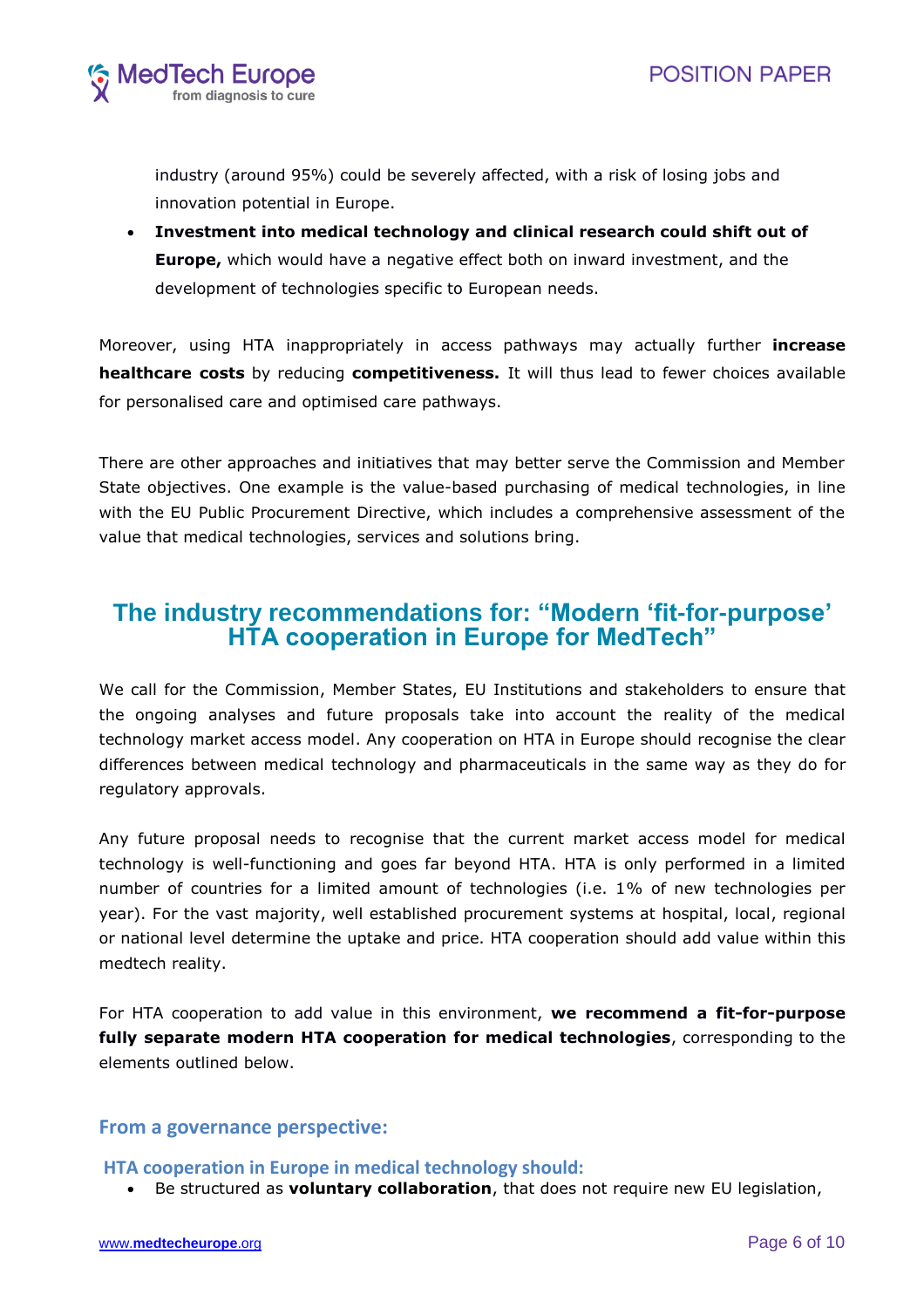- Operate in **collaborative groups of Member States**, smaller and more flexible than EU28, that can respond to shared unmet needs of specific countries at specific times, supporting effective, decentralised decision-making,
- Be **coordinated by a dedicated body within the European Commission** that understands the specificities of medical technology,
- Be primarily **funded by the EU** to support Member States and to reach the objectives of the European Commission.

## <span id="page-6-0"></span>**From an implementation perspective:**

### <span id="page-6-1"></span>**HTA cooperation in Europe in medical technology should:**

- Be **driven by demands of Member State decision-makers**, to allow the HTA cooperation to meet the specific needs of those who are responsible for the introduction, coverage, funding, adoption, and/or use of medical technologies.
- Use clear and predictable criteria for the **choice of technologies** undergoing an evaluation. We suggest focusing on 'transformative technologies', which address a high unmet need and involves a structural or organizational reform, leading to sustainable solutions in healthcare delivery.
- Identify, in collaboration with stakeholders, the **best time for conducting HTAs**. For medical technologies, this will not be at market entry since the true effectiveness and full value can only be assessed with the aid of real world evidence, by taking contextual factors into consideration, understanding the differing care pathways and diagnostic information, and the learning curve of professionals or patients using the new technology.
- Retain the focus of the HTA cooperation on further developing the concept and acceptance of **post-launch evidence generation** to capture the full value of technologies.
- Use **consistent methods, data requirements and outcome measures** that are able to capture the broader value that medical technology offers.
- Ensure close collaboration between HTA agencies, decision makers and stakeholders at all stages of the EU HTA cooperation.
- Feed into **a value-based access model for medical technologies**, where the **HTA genuinely informs decisions such as reimbursement**, funding and use in clinical practice **for transformative technologies**.

As a last but important note CE marking and HTA assessments must be maintained as separate processes with distinctly different purposes and should not be confused: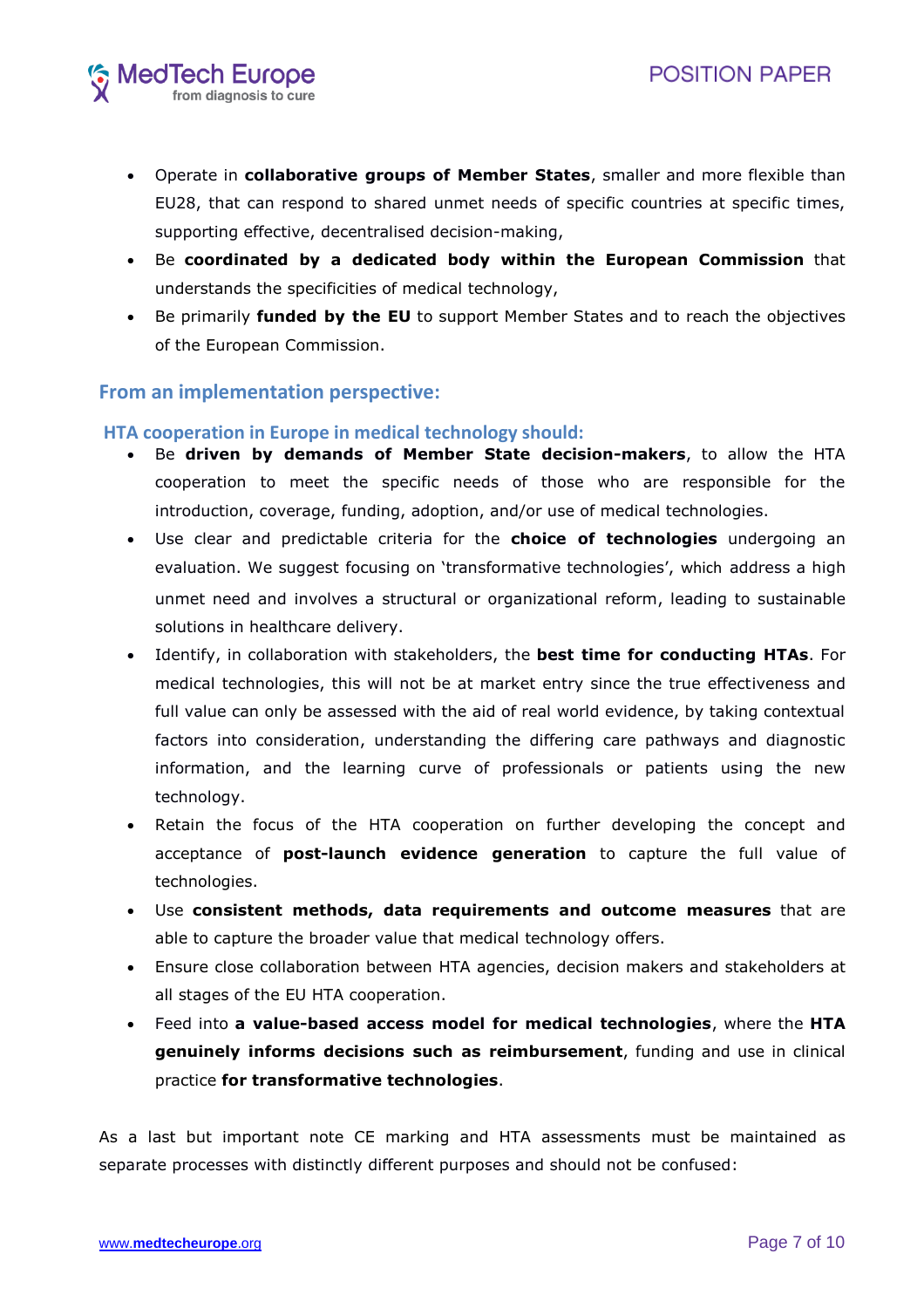

- The regulations of medical technologies (called CE marking) address the demonstration of the **safety, quality and performance** of a technology throughout its whole lifecycle.
- The concept of HTA aims to **inform** decision makers on questions such as the **use of technology in clinical practice, coverage, and funding**. It thereby often uses comparative, context-specific data and the information need to be fit-for-purpose for decision making.

# **In conclusion**

<span id="page-7-0"></span>The European medical technology industry supports the European Commission's objectives of assisting member states in making their healthcare systems sustainable and providing access to innovation for the benefit of patients. Cooperation on HTA for medical technologies may prove beneficial provided it fully recognises our reality of a well-functioning access model, with decentralised, localised decision-making, and is designed and implemented accordingly, and in response to decision-makers' common needs.

A fit-for-purpose, modern HTA cooperation needs to be seen in the context of a value-based market access model for medical technologies, where uptake and price for the vast majority of medical technologies is determined by well-established procurement processes at hospital, local, regional or national level. Otherwise, it will hinder rather than help achieving the stated objectives of the European Commission, and furthermore undermine Europe's dynamic, innovative, SME-driven, competitive medical technology sector.

We believe that the benefits of cooperation will only be fully realised if they take into account the specificities of the sector. This implies recognising and rewarding value with a focus on transformative technologies and solutions. This will be most effectively done by voluntary groups of collaborating Member States with a common need; and a 'fit for purpose' role for the HTA cooperation in informing their decisions. Such modern, 'fit-for-purpose' HTA cooperation will also make the most effective contribution to realising the European Commission's ambitions, ensuring timely access to innovation for the benefit of patient and support Member States to keep healthcare systems financially sustainable.

**For questions please contact Tanja Valentin [\(t.valentin@medtecheurope.org\)](mailto:t.valentin@medtecheurope.org), Lisa Boch-Andersen [\(L.Boch-Andersen@medtecheurope.org\)](mailto:L.Boch-Andersen@medtecheurope.org) or Yves Verboven [\(Y.Verboven@medtecheurope.org\)](mailto:Y.Verboven@medtecheurope.org)**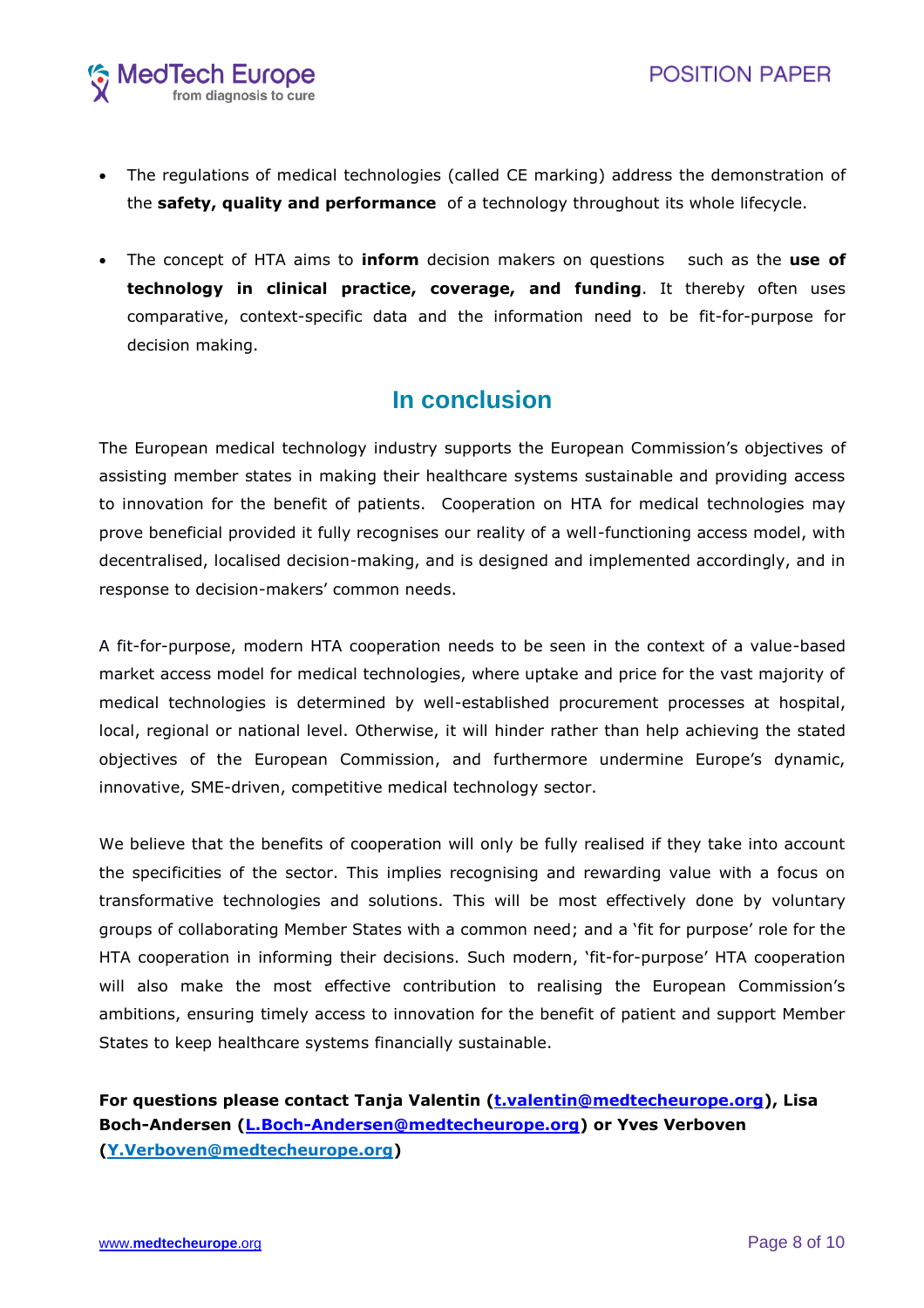

# **Annex**

## <span id="page-8-1"></span><span id="page-8-0"></span>**Detailed Proposals on the Governance of HTA cooperation for MedTech in Europe:**

### <span id="page-8-2"></span>**Voluntary collaboration**

 Any demand for HTA in medical technology will reflect specific situations in specific countries at specific times; plans for cooperation should reflect this reality. Such cooperation should not require new EU legislation.

#### <span id="page-8-3"></span>**Operating in collaborative groups**

- Rather than seeking broad alignment between all EU Member States in spite of their very different needs and circumstances, several collaborative groups of Member States should identify shared needs and then collaborate on a voluntary basis, supporting national decision-making.
- These collaborative groups should be based on memoranda of understanding, mutual recognition agreements or similar, signed by participating Member States and those that will be informed by an HTA. This will foster national use of the cooperation outputs while supporting the subsidiarity principle.

#### <span id="page-8-4"></span>**Organisation and coordination**

 A body, ideally within the European Commission, with dedicated expertise in medical technology should coordinate the voluntary collaborative groups of Member States.

#### <span id="page-8-5"></span>**Funding**

- HTA cooperation in Europe should primarily be funded by the EU, helping to support EU and Member States in achieving their objectives of sustainable healthcare and supporting innovation.
- In case stakeholders such as industry want to ask participating bodies to perform a specific activity - like scientific advice - it is reasonable to expect a fee in return for such services. For SMEs, specific funding mechanisms should be considered, such as fee waivers.

## <span id="page-8-6"></span>**Detailed Proposals on implementation of HTA Cooperation for Medtech in Europe:**

### <span id="page-8-7"></span>**Demand-driven**

 The relevant decision-makers from collaborating Member States should determine the information they require, based on their shared needs. This will allow outputs relevant for informing the decisions at stake and contributing to a value-based access model.